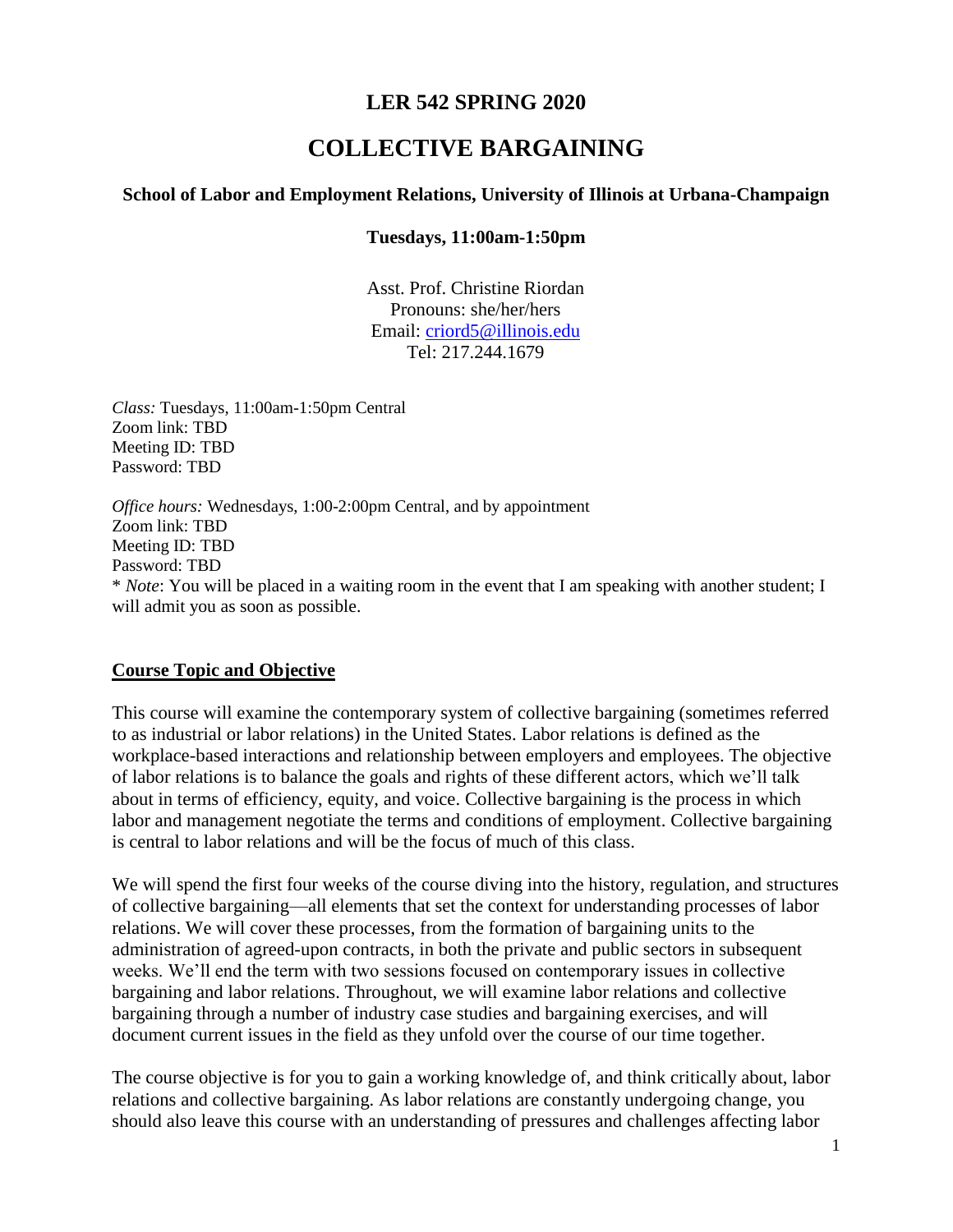relations today. You should also be able to critically apply insights regarding the objective of labor relations (balancing different actors' goals and rights) in your current and future workplaces, whether unionized or non-unionized.

# **Course Requirements**

# **1. Readings and reading reflections**

Readings for this seminar will be drawn primarily from two texts.

- Budd, John W. 2018. *Labor Relations: Striking a Balance*. **Fifth Edition**. McGraw-Hill Education.
- *Collective Bargaining under Duress: Case Studies of Major North American Industries.* 2014. By Howard Stanger, Ann Frost, and Paul F. Clark, (Eds.) Ithaca, NY: Cornell ILR Press (ISBN 978-0-913447-06-2).

You can obtain these from a number of sources:

- New and used copies are available at the student union bookstore.
- Used and/or rental copies are available from external sources like Amazon.
- The publisher of the Budd text (McGraw-Hill Education) sells and rents ebook versions of the text; just be sure to secure the Fifth Edition.
- Both books are also on reserve at the library's Main Stacks.

Additional materials will be drawn from journals, newspapers, podcasts, and other sources in an effort to examine significant and timely issues in the field in more detail.

*Reflections***:** Each week, you will be expected to submit a short reflection (roughly one paragraph) on the reading. The reflections are intended to help you capture big-picture or key ideas from each topic and help prepare you for our class discussion. Question prompts for each week will be available on Compass, along with instructions for how to submit your reflection, which are due by the Monday prior to class, at 12:00pm. Of the 10 possible reflections due during the term (noted in the syllabus), only 8 are required (you have two skips), but please note that the reflection for Week 16 is required. Reflections will be worth 10% of your final grade.

# **2. Participation**

You will be expected to play an active role throughout the course. Attendance at each class session, from start to finish, is required. The success of our seminar discussions will depend on your participation; as such you should come to each session with the readings completed and ready to contribute. At the end of the term, you will receive a participation grade worth 10% of the final grade.

There are several ways you can participate:

• Contribute to class discussions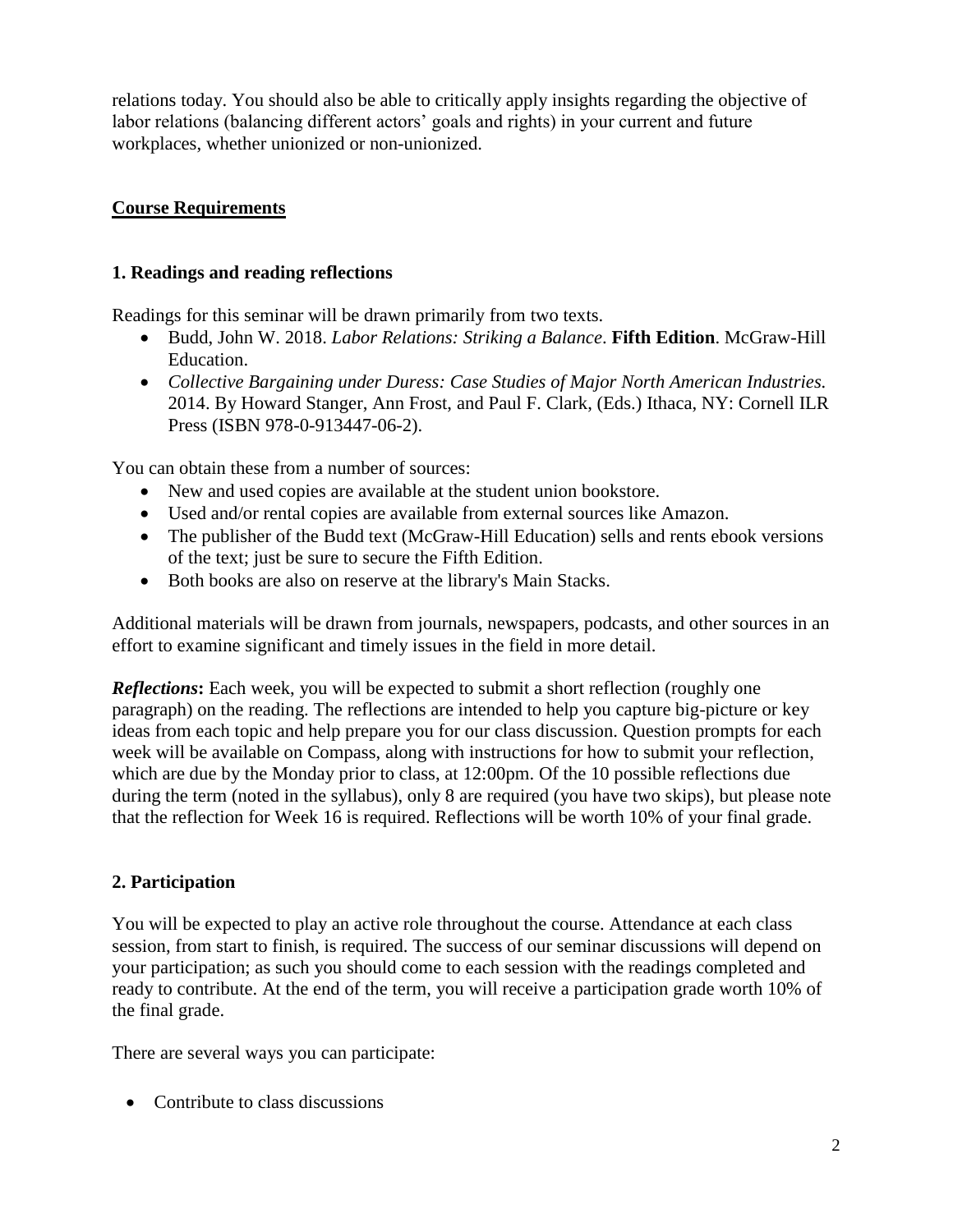- Actively participate in weekly break-out sessions during the seminar
- For remote participation: Zoom chats, polls, and participation in break-out rooms all count towards participation. Contributing to our Discussion Board on Compass through news posts, questions, or responding to Collective Bargaining in the News posts from your classmates (below) also count.

# *Course discussion board and CBNs*

- Part of your class participation will involve bringing current events in labor relations to our discussions. To this end, one (1) CBN post and brief presentation is required from all students during an assigned week.
	- o For your assigned week, you should find at least 1-2 news articles or segments regarding a current example of collective bargaining.
	- o By 12:00pm on the Monday prior to your assigned week, please a brief write-up of your item on our CBN forum (on our Compass Discussion Board). These should include a short (3-4 sentences) summary of the recent collective bargaining example you're highlighting; b) a short (3-4 sentences) reflection on how the example relates to a reading, discussion, or theme in the course, and c) citations or links to at least 1-2 news sources you gathered.
	- o You should come to the seminar ready to give a 2-3 minute oral summary of your post.

*Adding your reactions and additional posts:* 

o Leave comments, questions, or points for discussion on your classmates' posts. At any point in the term, you may share also additional collective bargaining news items on our discussion forum. These comments, questions, and items count toward your participation grade, but you are not required to present them orally.

# **3. Facilitating class discussion**

Each week we will hear from 2-3 students, who will lead us in a 15-minute discussion of the industry case study assigned from the Stanger et al. book for that week. The discussion should include a) a brief summary of main points from the reading; b) your thoughts and critical reactions to the reading, c) a current event or specific collective bargaining case from the industry you're covering, and c) one of the two: at least two discussion questions to pose to the seminar, or 2-3 Zoom poll questions. You are free to use Powerpoint (although it is not required) or any other materials or activities you'd like. A grade will be assigned on the basis of the quality of the presentation and the accompanying discussion. The discussion facilitation will be worth 10% of the final grade.

# **4. Simulations**

Over the course of the semester, we will hold two mock collective bargaining sessions; each will be worth 10% of the final grade. Students will be divided into union and management teams for each simulation, and grades will be assigned based on the quality of bargaining preparation (details given in class), participation in the simulation itself, and team peer review.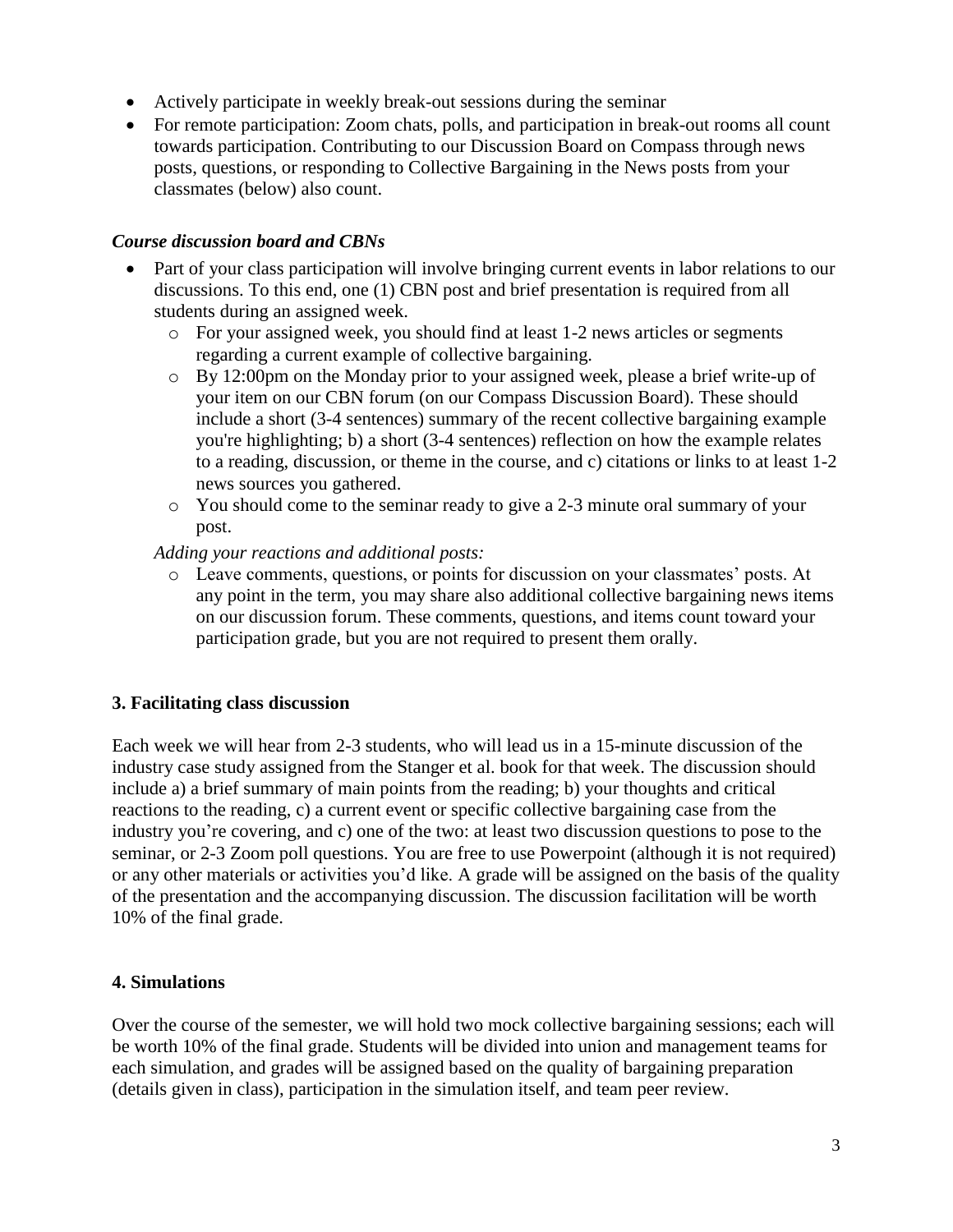#### **5. Take-home exams**

Both the midterm and final are take-home exams; each is worth 25% of your course grade. Our midterm will be due on March 16, and our final on May 11. We will discuss the details of each in class. There will be no make-up exams for either the midterm or final except for extraordinary circumstances. In these cases, arrangements must be made at least one week prior to the exam.

# **Grading**

Students' final grades will be based on reading reflections, class participation, facilitation of a class discussion, simulations, and two exams. For the purposes of assigning a final grade this work is weighted as follows:

| Course grade                  |     |           | <b>Grading Scale</b> |  |
|-------------------------------|-----|-----------|----------------------|--|
| Reading reflections           | 10% | A         | 93-100%              |  |
| Class participation           | 10% | $A -$     | 90-92%               |  |
| Facilitating class discussion | 10% | $B+$      | 87-89%               |  |
| Mock simulations              | 20% | B         | 83-86%               |  |
| Midterm                       | 25% | $B -$     | 80-82%               |  |
| Final exam                    | 25% | $C_{\pm}$ | 77-79%               |  |
|                               |     | $\subset$ | 73-76%               |  |

# **University Policies and Resources**

Please see the end of this syllabus for relevant university policies and resources.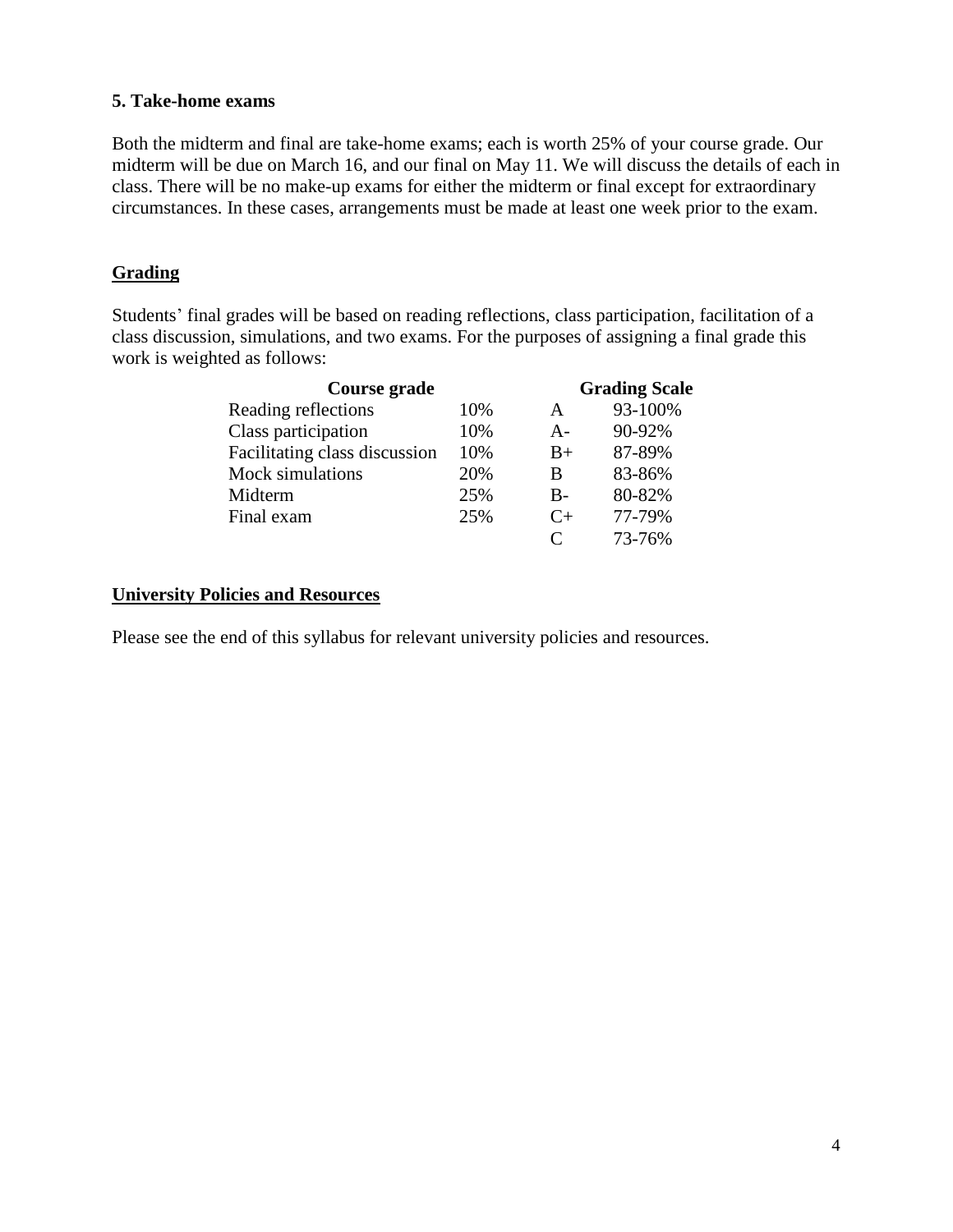| <b>Week</b>    | <b>Date</b> | <b>Topic</b>                                                                                                                     |
|----------------|-------------|----------------------------------------------------------------------------------------------------------------------------------|
| $\mathbf{1}$   | Jan. 26     | Introduction and overview of labor relations                                                                                     |
| $\overline{2}$ | Feb. 2      | Evolution of the labor relations system                                                                                          |
| 3              | Feb. 9      | Introduction to labor law                                                                                                        |
| $\overline{4}$ | Feb. 16     | Labor and management strategies and structures                                                                                   |
| 5              | Feb. 23     | The organizing process: Establishing the collective bargaining<br>relationship                                                   |
| 6              | Mar. 2      | Collective bargaining: The negotiations process, part 1                                                                          |
| 7              | Mar. 9      | Collective bargaining: The negotiations process, part 2: The Zinnia<br>simulation<br>Take-home midterm released                  |
| 8              | Mar. 16     | Take-home midterm due; American Factory viewing and discussion                                                                   |
| 9              | Mar. 23     | Impasses, strikes, and dispute resolution                                                                                        |
| 10             | Mar. 30     | Administration of collective bargaining agreements                                                                               |
| 11             | Apr. 6      | Public sector collective bargaining, part 1                                                                                      |
| 12             | Apr. 13     | <b>Break</b>                                                                                                                     |
| 13             | Apr. 20     | Public sector collective bargaining, part 2: The Queen City simulation                                                           |
| 14             | Apr. 27     | Contemporary issues, part 1: Flexibility, employee empowerment, and<br>global forces                                             |
| 15             | May 4       | Contemporary issues, part 2: Course wrap up and discussion of current<br>social and political events<br>Take-home final released |
| 16             | May 11      | Take-home final due                                                                                                              |

# **Overview of Schedule and Topics**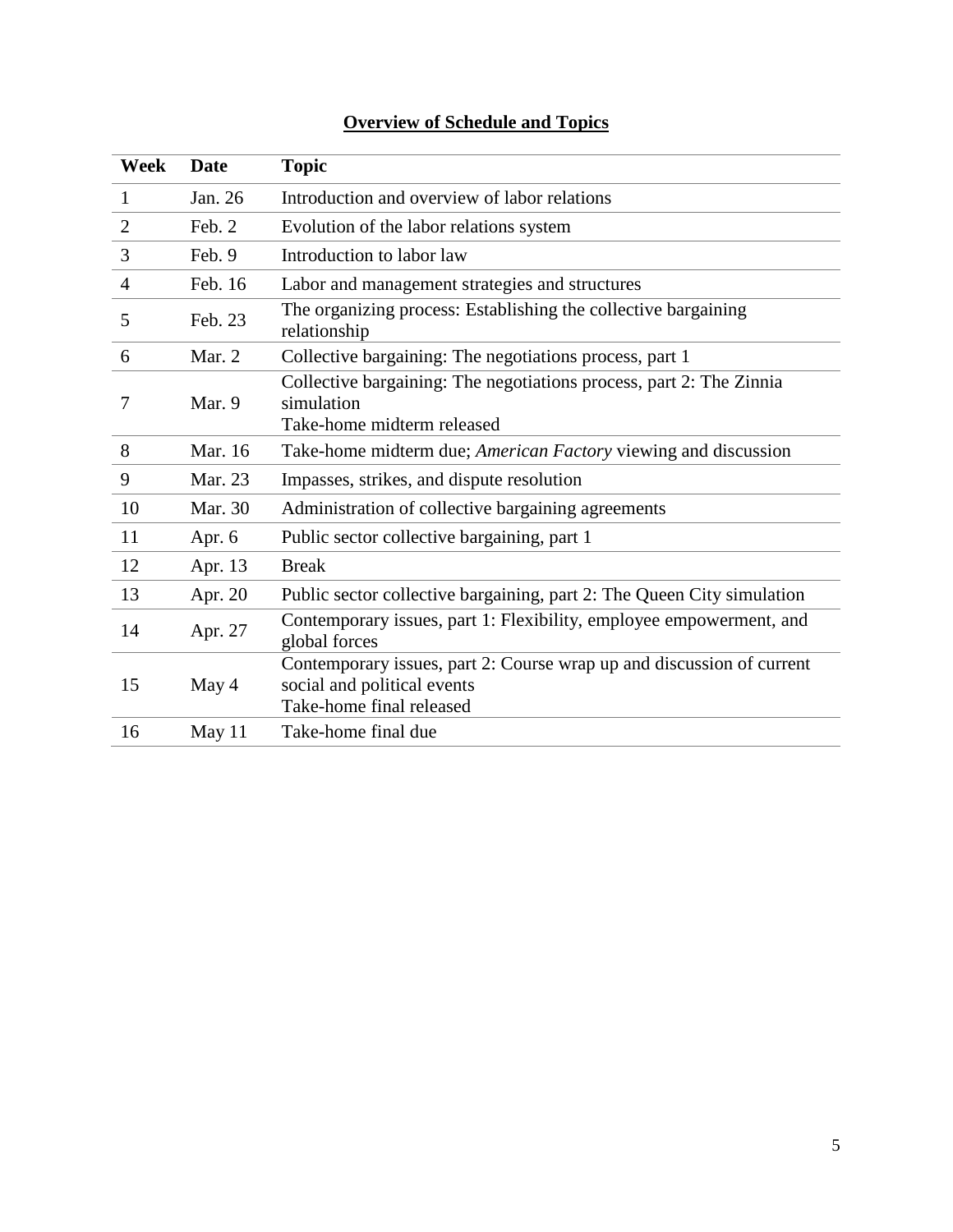# **Detailed Schedule of Topics**

*As of 12.14.20. Subject to change.*

#### **Week 1 | Jan. 26 Introduction and overview of labor relations**

*Key questions:* What do we mean by labor relations and collective bargaining? What is the objective of labor relations, and what frameworks can we use to evaluate these objectives?

*Learning objectives*:

- 1. Define labor relations and collective bargaining.
- 2. Define the objective of labor relations and identify relevant actors and their goals.
- 3. Describe two major frameworks and four schools of thought used to analyze labor relations.

#### *Readings/materials:*

- Budd, Chapter 1: Contemporary labor relations and Chapter 2: Labor unions: Good or bad?
- Katz, H.C., Kochan, T.K., and Colvin, A.J.S. 2017. A framework for analyzing collective bargaining and labor relations. Chapter 1 in *An Introduction to U.S. Collective Bargaining and Labor Relations.* Ithaca: ILR Press. [on Compass]

# **Week 2 | Feb. 2 Evolution of the labor relations system**  *Reflection 1 due Monday 12:00pm*

*Key questions:* What are the important features of major historical eras of labor relations? How does this historical perspective inform our understanding of labor relations today?

*Learning objectives:*

- 1. Identify the overarching eras of labor relations in the U.S.
- 2. Identify major events and figures of each era.
- 3. Describe key features of these eras using IR frameworks.
- 4. Understand how the historical record shapes labor relations today.

*Readings/materials:*

- Budd, Chapter 3: Historical Development
- Stanger et al., Introduction: Collective bargaining under duress: Case studies of major U.S. industries
- Podcast: [A Brief History of the Labor Movement.](http://www.npr.org/templates/story/story.php?storyId=5758863) NPR Weekend Edition Sunday, September 3, 2006.
- Podcast: The Middle Class Took Off 100 Years Ago ... Thanks To Henry Ford? NPR All Things Considered, January 27, 2014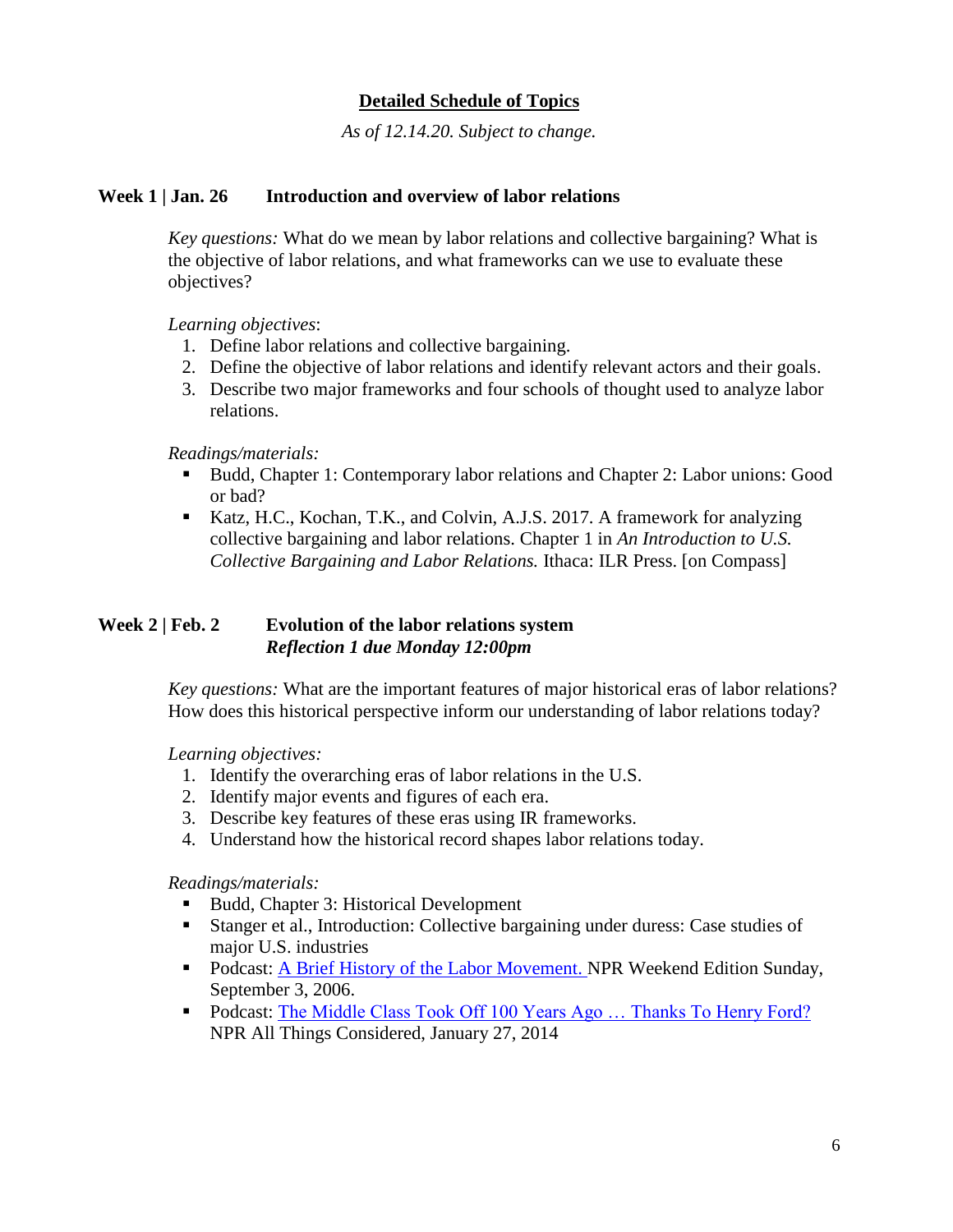# **Week 3 | Feb. 9 Introduction to labor law** *Reflection 2 due Monday 12:00pm*

*Key questions:* How does the legal system shape labor relations? What are the major provisions of U.S. labor law and their underlying logic or rationale?

*Learning objectives:*

- 1. Understand how a legal system can either promote or repress unionization.
- 2. Identify major provisions of U.S. labor law and their underlying rationale/logic.
- 3. Understand the role of the NLRB and similar agencies.
- 4. Assess whether or not labor law reform is necessary.

*Readings/materials:*

- Budd, Chapter 4: Labor law
- Stanger et al., Chapter 1: Context, process, and outcomes of collective bargaining in the U.S. airline industry
- **The Haves and Have-Nots: How American Labor Law Denies a Quarter of the** [Workforce Collective Bargaining Rights"](http://www.jwj.org/wp-content/uploads/2014/04/havesandhavenots_nlracoverage.pdf) Report by American Rights at Work, November 2008 [on Compass]
- Podcast: [Sara Nelson: The world's most powerful flight attendant.](https://thepointsguy.com/news/flight-attendant-leader-sara-nelson-president-of-afa-on-talking-points-podcast/) *Talking Points* July 10, 2019. www.thepointsguy.com.

# **Week 4 | Feb. 16 Labor and management strategies and structures** *Reflection 3 due Monday 12:00pm*

*Key questions:* What are the strategies and structures used by employers and labor unions to balance efficiency, equity, and voice?

# *Learning objectives:*

- 1. Compare traditional strategies with alternatives.
- 2. Understand the organizational structure of unions and the U.S. labor movement.
- 3. Discuss labor relations strategies pursued by employers and their connection to human resource management and business strategies.

# *Readings/materials:*

- Budd, Chapter 5: Labor and management: Strategies, structures and constraints
- Stanger et al., Chapter 2: Crisis and recovery in the U.S. auto industry: Tumultuous times for a collective bargaining pacesetter
- Hertel-Fernandez, A., Kimball, W., and Kochan, T. 2019. How U.S. workers think about workplace democracy: The structure of individual worker preferences for labor representation. Working Paper, Columbia and MIT Sloan.
- Podcast: [The Roots of The Modern Anti-Union Movement](https://soundcloud.com/southernlaborstudies/the-roots-of-the-modern-anti-union-movement) Working History, 2016.

Collective Bargaining Simulation I Team Assignments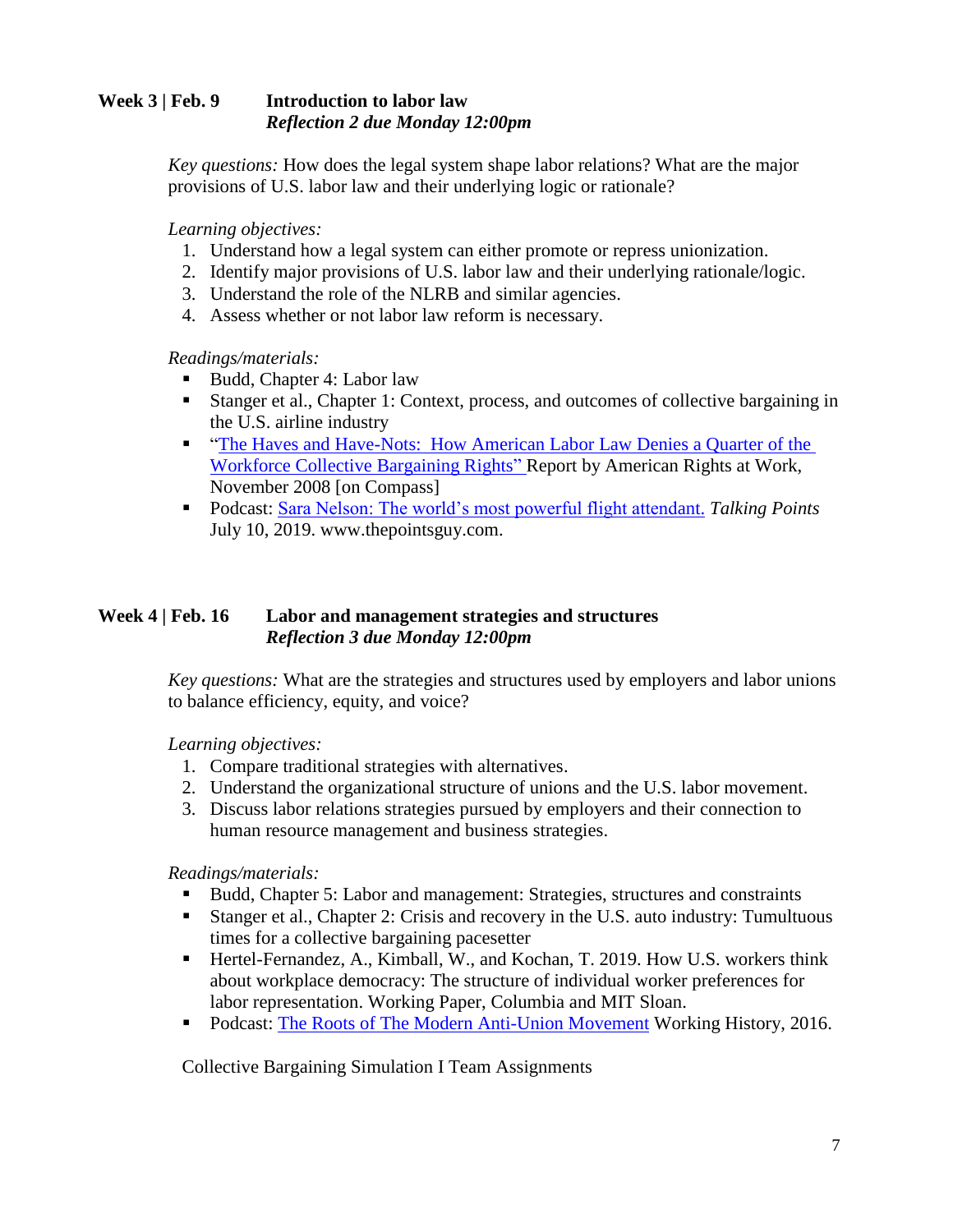### **Week 5 | Feb. 23 The organizing process: Establishing the collective bargaining relationship** *Reflection 4 due Monday 12:00pm*

*Key questions:* What are the procedural steps and legal standards of organizing a union? How do labor and management engage in the organizing process?

*Learning objectives:*

- 1. Understand the sequence of events and legal issues involved in the organizing process.
- 2. Identify tactics and processes of both unions and management in an organizing campaign.
- 3. Assess whether reform of the union certification process is necessary.

*Readings/materials:*

- Budd, Chapter 6: Union organizing
- Stanger et al., Chapter 3: Hotels and casinos: Collective bargaining during a decade of instability
- Ferguson, JP. 2008. The eyes of the needles: A sequential model of union organizing drives, 1999-2004. *ILR Review*, 62(1):3-21.

# **Week 6 | Mar. 2 Collective bargaining: The negotiations process, part 1** *Reflection 5 due Monday 12:00pm*

*Key questions:* What is the process for collective bargaining? What are its legal, strategic, and behavioral elements?

*Learning objectives:*

- 1. Articulate the general timeline of collective bargaining and its different structures.
- 2. Explain the legal parameters of collective bargaining.
- 3. Discuss determinants of bargaining power.
- 4. Discuss the four subprocesses of collective bargaining, including their purposes, strategies and tactics, and outcomes.

*Readings/materials:*

- Budd, Chapter 7: Bargaining
- Stanger et al., Chapter 4: Health care: Collective bargaining's growing role in a time of transition
- Scheiber, Noam. 2 Feb 2020. The great Google revolt. *New York Times Magazine*,

#### **Week 7 | Mar. 9 Collective bargaining: The negotiations process, part 2**

Mock Collective Bargaining Exercise #1: The Zinnia Take-home midterm released after class; due Tuesday Oct. 13 at 10:00am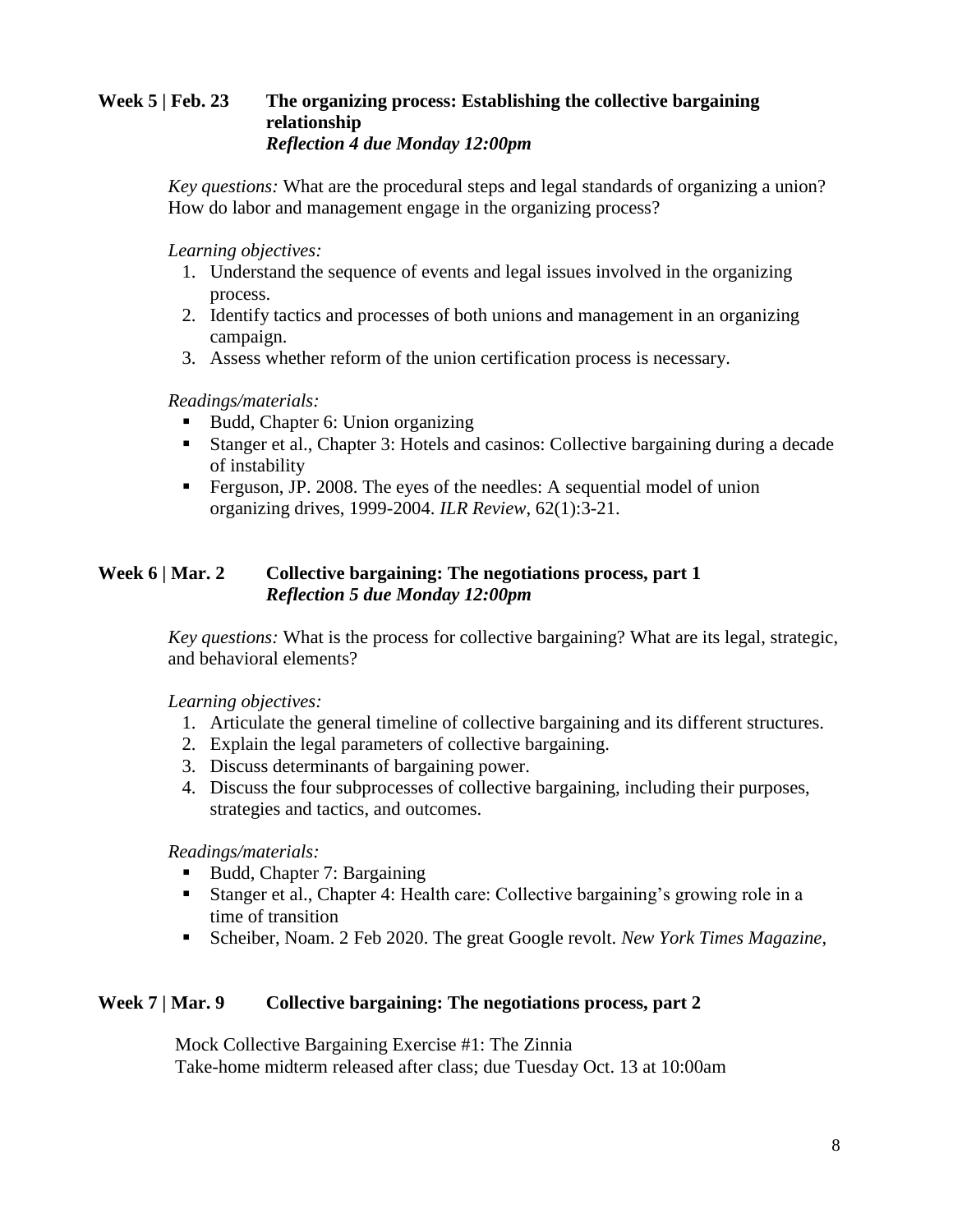# **Week 8 | Mar. 16** *American Factory* **viewing and discussion**

Midterm due by 10:00am

### **Week 9 | Mar. 23 Impasses, strikes, and dispute resolution**  *Reflection 6 due Monday 12:00pm*

*Key questions:* What happens when labor negotiations do not result in an agreement? What are options for addressing an impasse?

#### *Learning objectives:*

- 1. Explore options for resolving bargaining disputes and impasses.
- 2. Understand different types of strikes and lockouts, and their controversies.
- 3. Identify other pressure tactics, beyond strikes and lockouts, for addressing disputes.
- 4. Compare major third-party dispute resolution mechanisms.

#### *Readings/materials:*

- Budd, Chapter 8: Impasses, strikes and dispute resolution
- Stanger et al., Chapter 5: When chickens devoured cows: Union rebuilding in the meat and poultry industry
- Podcast: [How Labor Strikes Work](http://www.stuffyoushouldknow.com/podcasts/how-labor-strikes-work.htm) Stuff You Should Know, April 7, 2016.

Collective Bargaining Simulation II Team Assignments

# **Week 10 | Mar. 30 Administration of collective bargaining agreements** *Reflection 7 due Monday 12:00pm*

*Key questions:* Once agreed upon, how are union contracts administered? What are the parties' rights and obligations, and how are disputes resolved?

# *Learning objectives:*

- 1. Understand the key elements and nature of U.S. union contracts.
- 2. Explain the importance of different contractual provisions that define rights and obligations.
- 3. Describe the general process for grievance resolution and the importance of grievance arbitration.

# *Readings/materials:*

- Budd, Chapter 9: Contract clauses and their administration
- Stanger et al., Chapter 6: Hard times and hard bargaining in the newspaper industry
- Katz, H.C., Kochan, T.K. & Colvin, A.J.S. 2017. Contract terms and employment outcomes. Chapter 10 in *An Introduction to U.S. Collective Bargaining and Labor Relations.* Ithaca: ILR Press. [on Compass]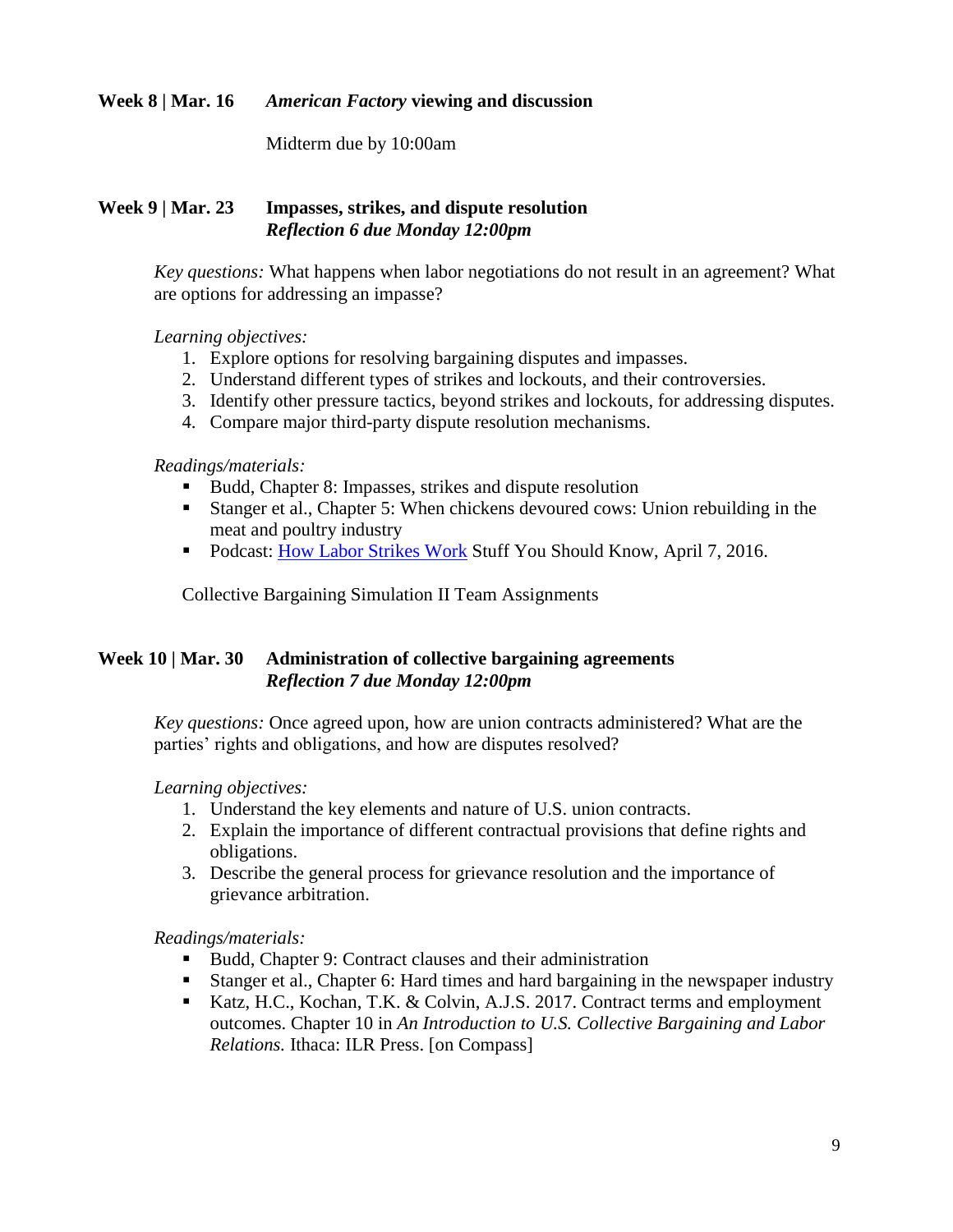# **Week 11 | Apr. 6 Public sector collective bargaining, part 1** *Reflection 8 due Monday 12:00pm*

*Key questions:* What is the nature of public sector collective bargaining? How does it differ from collective bargaining in the private sector?

*Learning objectives:* 

- 1. Articulate the ways in which public sector bargaining differs from that in the private sector.
- 2. Understand the legal framework, bargaining environment, and bargaining approaches of public sector unions.
- 3. Explain how the nature of stakeholders in public sector bargaining is distinct from collective bargaining in the private sector.
- 4. Discuss how collective bargaining in the public sector seeks to balance efficiency, equity and voice.

*Readings/materials:*

- Review Budd excerpts on public sector bargaining: pages 97 (development of firefighters' unions); 99-100 (public sector union density); 103 (PATCO strike); 136-140 (public sector labor law); 225 (union organizing in the public sector); 258- 260 (bargaining in the public sector); 274-278 (strikes); 288 (slowdowns); 290-294 (dispute resolution, esp. 294)
- Skim: Katz, H.C., Kochan, T.K. & Colvin, A.J.S. 2017. Collective bargaining in the public sector. Chapter 13 in *An Introduction to U.S. Collective Bargaining and Labor Relations.* Ithaca: ILR Press. [on Compass]
- Stanger et al., Chapter 7: Public sector collective bargaining
- Issa, N. 4 Nov 2019. Why the Chicago teachers' strike lasted so long. *Chicago Sun Times*
- News segment: ["Labor clout takes a hit in Supreme Court ruling on dues.](https://www.npr.org/2018/06/30/624513403/labor-clout-takes-a-hit-in-supreme-court-ruling-on-dues)" NPR News, June 20, 2018.

# **Week 12 | Apr. 13 No class (all-campus holiday)**

#### **Week 13 | Apr.20 Public sector collective bargaining, part 2**

Mock Collective Bargaining Exercise #2: Queen City

# **Week 14 | Apr. 27 Contemporary issues in labor relations, part 1: Flexibility, employee empowerment, and labor-management partnerships**  *Reflection 9 due Monday 12:00pm*

*Key questions*: How are union strategies for representation linked to work organization? What pressures are changing this relationship today?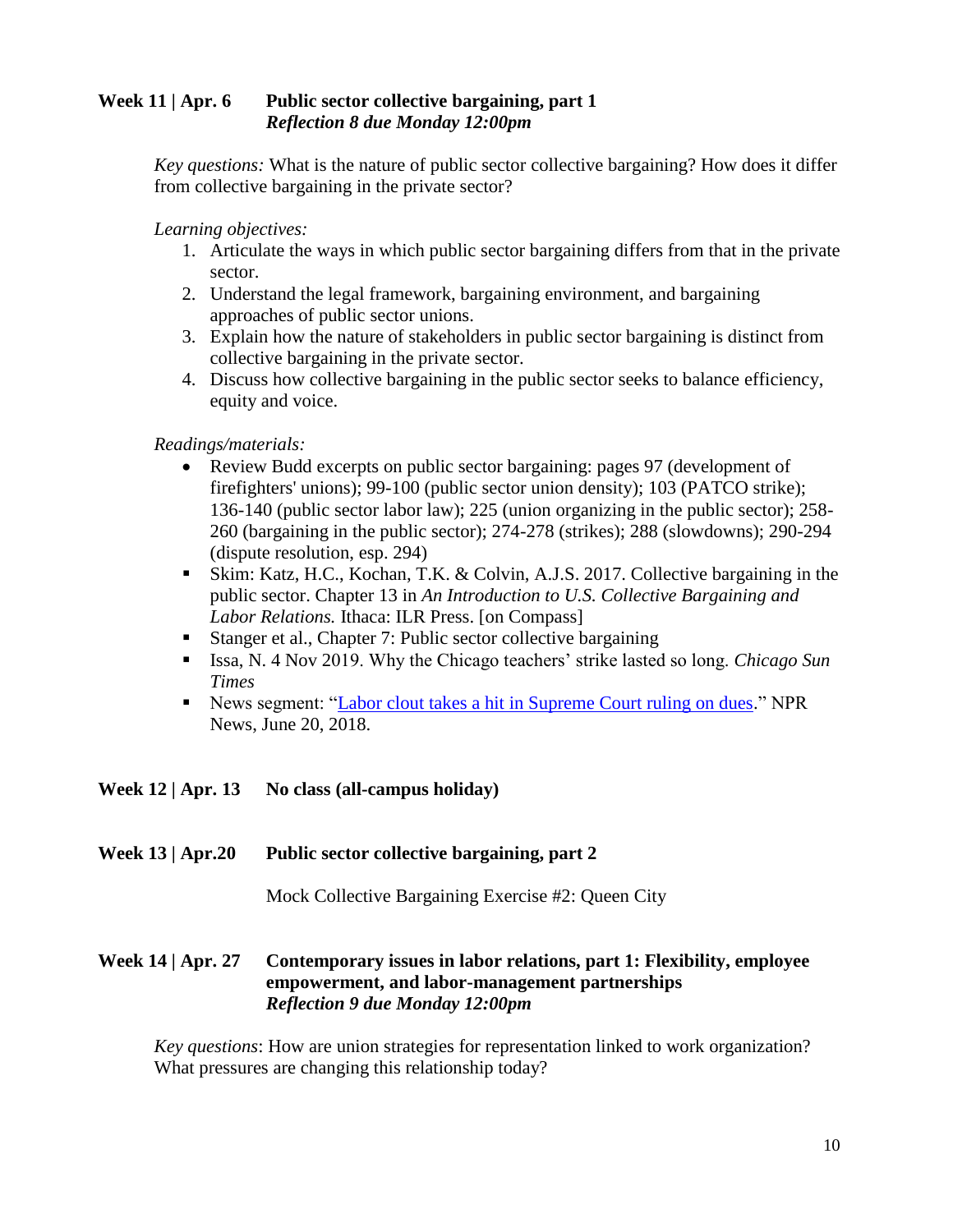*Learning objectives:* 

- 1. Understand how the organization and structure of work is important to labor relations and union strategies for representation
- 2. Explain contemporary pressures on organizations and how they affect the employment relationship
- 3. Compare how these pressures subsequently affect union representation strategies to that of the past
- 4. Understand the debates around representation and flexibility, empowerment, and labor-management partnerships

*Readings/materials:*

- Budd, Chapter 10: Flexibility, empowerment, and partnership
- Stanger et al, Chapter 8: Professional sports: A tale of conflict and accord

# **Week 15 | May 4 Contemporary issues in labor relations, part 2: Globalization, financialization, and current political and social events** *Reflection 10 due (special instructions to be posted on Compass)*

*Key questions:* In what ways are globalization and financialization transforming labor relations? What are associated challenges and opportunities? And, how do current political and social movements, like Black Lives Matter, as well as COVID-19 affect labor relations?

*Learning objectives:* 

- 1. Define globalization and financialization as well as key dimensions of each and their implications for labor relations, unions, and collective bargaining.
- 2. Discuss the implications of current social and political events for collective bargaining and, more generally, efficiency, equity, and voice
- 3. Discuss how these insights are linked to HR management in practice

Final exam released after class

**Week 16 | May 11** Take home final exam due by 5pm